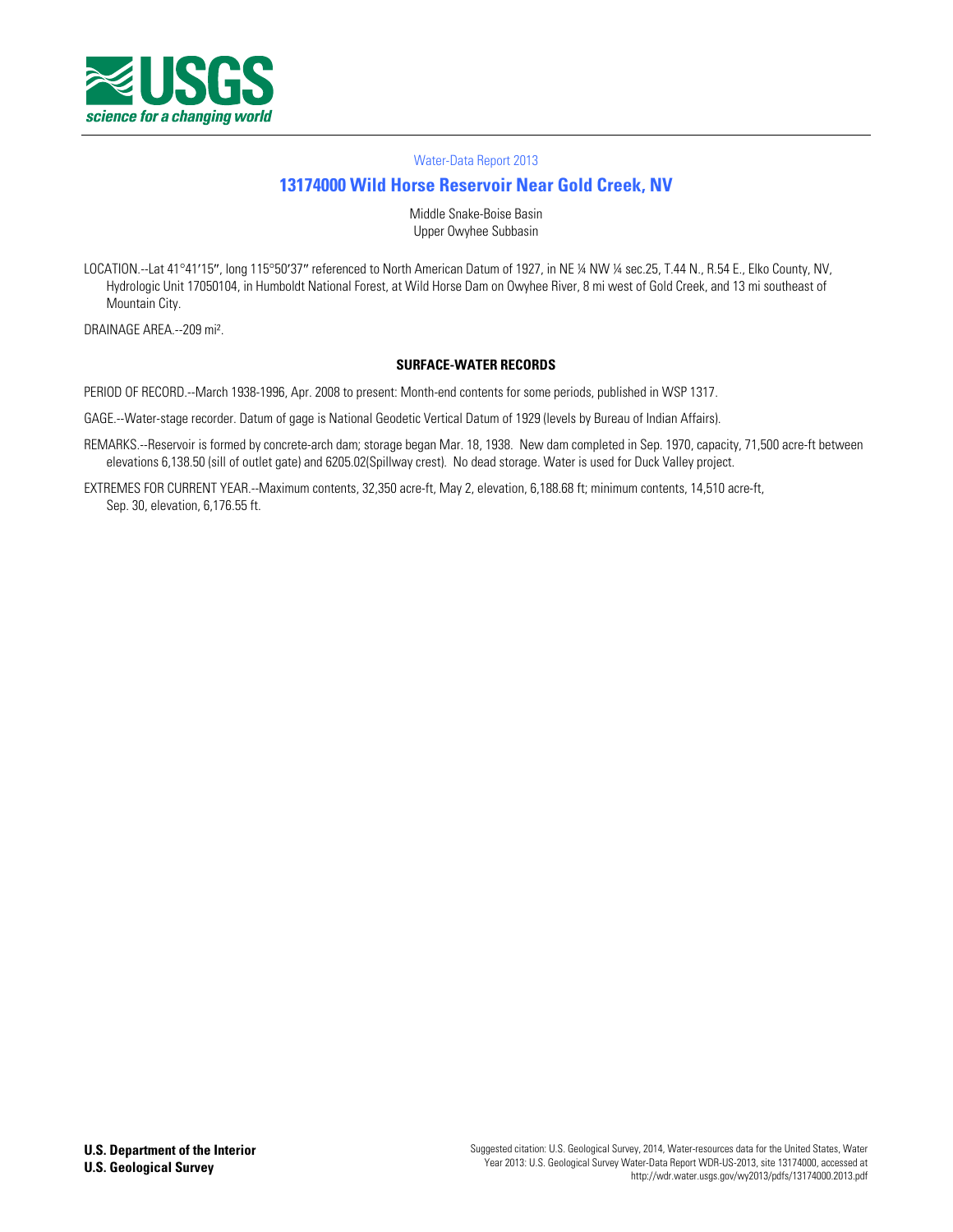### Water-Data Report 2013

### **13174000 Wild Horse Reservoir Near Gold Creek, NV—Continued**

## **RESERVOIR STORAGE, ACRE FEET WATER YEAR OCTOBER 2012 TO SEPTEMBER 2013 DAILY OBSERVATION AT 2400 HOURS**

| [e, estimated]          |                                                                      |                            |            |          |                                   |          |                          |          |                          |          |          |                          |
|-------------------------|----------------------------------------------------------------------|----------------------------|------------|----------|-----------------------------------|----------|--------------------------|----------|--------------------------|----------|----------|--------------------------|
| Day                     | <b>Oct</b>                                                           | Nov                        | <b>Dec</b> | Jan      | Feb                               | Mar      | Apr                      | May      | Jun                      | Jul      | Aug      | <b>Sep</b>               |
| 1                       | 25,060                                                               | 24,070                     | 24,100     | 24,680   | e25,200                           | 25,700   | 29,050                   | 32,220   | 27,890                   | 22,170   | 18,780   | 15,930                   |
| 2                       | 24,970                                                               | 24,030                     | 24,150     | 24,700   | e25,230                           | 25,730   | 29,430                   | 32,260   | 27,700                   | 22,120   | 18,590   | 15,910                   |
| 3                       | 24,850                                                               | 24,000                     | 24,130     | 24,660   | 25,250                            | 25,760   | 29,700                   | 32,240   | 27,520                   | 22,150   | 18,440   | 15,890                   |
| 4                       | 24,760                                                               | 24,000                     | 24,260     | 24,680   | 25,270                            | 25,790   | 29,940                   | 32,170   | 27,320                   | 22,150   | 18,290   | 15,840                   |
| 5                       | 24,660                                                               | 24,010                     | 24,320     | 24,730   | 25,270                            | 25,810   | 30,100                   | 32,110   | 27,140                   | 22,120   | 18,120   | 15,800                   |
| 6                       | 24,580                                                               | 24,000                     | 24,360     | 24,680   | 25,320                            | 25,820   | 30,310                   | 32,060   | 26,970                   | 22,060   | 17,960   | 15,760                   |
| $\overline{\mathbf{z}}$ | 24,520                                                               | 23,980                     | 24,320     | 24,760   | 25,300                            | 25,860   | 30,460                   | 31,970   | 26,770                   | 22,050   | 17,820   | 15,730                   |
| 8                       | 24,410                                                               | 24,040                     | 24,330     | 24,730   | 25,330                            | 25,890   | 30,650                   | 31,890   | 26,580                   | 22,010   | 17,640   | 15,650                   |
| 9                       | 24,330                                                               | 23,980                     | 24,380     | e24,750  | 25,350                            | 25,900   | 30,740                   | 31,800   | 26,380                   | 22,010   | 17,450   | 15,590                   |
| 10                      | 24,240                                                               | 24,000                     | 24,350     | e24,790  | 25,360                            | 25,920   | 30,860                   | 31,620   | 26,150                   | 21,950   | 17,300   | 15,550                   |
| 11                      | 24,170                                                               | 24,000                     | 24,460     | e24,810  | 25,380                            | 25,950   | 30,970                   | 31,460   | 25,970                   | 21,930   | 17,140   | 15,510                   |
| 12                      | 24,180                                                               | 23,980                     | 24,390     | e24,830  | 25,380                            | 26,000   | 31,070                   | 31,290   | 25,780                   | 21,870   | 17,060   | 15,460                   |
| 13                      | 24,130                                                               | 24,010                     | 24,390     | e24,850  | 25,390                            | 26,030   | 31,180                   | 31,110   | 25,570                   | 21,790   | 17,030   | 15,420                   |
| 14                      | 24,150                                                               | 24,000                     | 24,440     | e24,870  | 25,430                            | 26,080   | 31,260                   | 30,930   | 25,380                   | 21,700   | 16,970   | 15,360                   |
| 15                      | 24,120                                                               | 24,000                     | 24,440     | e24,890  | 25,430                            | 26,230   | 31,330                   | 30,790   | 25,190                   | 21,600   | 16,910   | 15,320                   |
| 16                      | 24,120                                                               | 24,000                     | 24,440     | e24,900  | 25,460                            | 26,360   | 31,420                   | 30,630   | 25,000                   | 21,400   | 16,820   | 15,250                   |
| 17                      | 24,100                                                               | 23,970                     | 24,490     | e24,920  | 25,460                            | 26,460   | 31,480                   | 30,470   | 24,810                   | 21,260   | 16,770   | 15,210                   |
| 18                      | 24,120                                                               | 24,040                     | 24,520     | e24,930  | 25,470                            | 26,560   | 31,570                   | 30,310   | 24,600                   | 21,080   | 16,710   | 15,150                   |
| 19                      | 24,040                                                               | 24,060                     | 24,500     | e24,950  | 25,510                            | 26,660   | 31,690                   | 30,140   | 24,390                   | 20,990   | 16,660   | 15,090                   |
| 20                      | 24,040                                                               | 24,090                     | 24,500     | e24,970  | 25,520                            | 26,920   | 31,820                   | 30,000   | 24,130                   | 20,760   | 16,610   | 15,040                   |
| 21                      | 24,070                                                               | 24,060                     | 24,520     | e24,990  | 25,540                            | 27,040   | 31,880                   | 29,770   | 24,010                   | 20,650   | 16,540   | 14,980                   |
| 22                      | 24,060                                                               | 24,060                     | 24,500     | e25,000  | 25,520                            | 27,170   | 31,930                   | 29,610   | 23,810                   | 20,450   | 16,480   | 14,920                   |
| 23                      | 24,070                                                               | 24,060                     | 24,550     | e25,020  | 25,620                            | 27,250   | 31,950                   | 29,410   | 23,620                   | 20,270   | 16,450   | 14,880                   |
| 24                      | 24,090                                                               | 24,070                     | 24,570     | e25,040  | 25,620                            | 27,320   | 32,020                   | 29,240   | 23,430                   | 20,100   | 16,370   | 14,820                   |
| 25                      | 24,040                                                               | 24,060                     | 24,580     | e25,050  | 25,650                            | 27,440   | 32,060                   | 29,050   | 23,250                   | 19,950   | 16,300   | 14,770                   |
| 26                      | 24,060                                                               | 24,070                     | 24,630     | e25,070  | 25,660                            | 27,530   | 32,100                   | 28,860   | 23,080                   | 19,780   | 16,260   | 14,730                   |
| 27                      | 24,060                                                               | 24,070                     | 24,650     | e25,080  | 25,680                            | 27,650   | 32,150                   | 28,690   | 22,880                   | 19,630   | 16,170   | 14,700                   |
| 28                      | 24,040                                                               | 24,040                     | 24,630     | e25,100  | 25,680                            | 27,840   | 32,200                   | 28,570   | 22,710                   | 19,470   | 16,160   | 14,680                   |
| 29                      | 24,040                                                               | 24,060                     | 24,650     | e25,120  | $\overline{\phantom{a}}$          | 28,040   | 32,200                   | 28,420   | 22,550                   | 19,300   | 16,070   | 14,590                   |
| 30                      | 24,040                                                               | 24,100                     | 24,660     | e25,150  | $---$                             | 28,320   | 32,260                   | 28,250   | 22,370                   | 19,120   | 16,030   | 14,530                   |
| 31                      | 24,060                                                               | ---                        | 24,700     | e25,180  | $\hspace{0.05cm} \dashrightarrow$ | 28,620   | $\overline{\phantom{a}}$ | 28,080   | $\overline{\phantom{a}}$ | 18,940   | 16,000   | $\overline{\phantom{a}}$ |
| <b>Max</b>              | 25,060                                                               | 24,100                     | 24,700     | 25,180   | 25,680                            | 28,620   | 32,260                   | 32,260   | 27,890                   | 22,170   | 18,780   | 15,930                   |
| Min                     | 24,040                                                               | 23,970                     | 24,100     | 24,660   | 25,200                            | 25,700   | 29,050                   | 28,080   | 22,370                   | 18,940   | 16,000   | 14,530                   |
|                         | Elevation, in feet above NGVD 1929 (project datum), at end of month. |                            |            |          |                                   |          |                          |          |                          |          |          |                          |
|                         |                                                                      | 6,183.78 6,183.81 6,184.19 |            | 6,184.50 | 6,184.81                          |          | 6,186.58 6,188.63        | 6,186.26 | 6,182.66                 | 6,180.20 | 6,177.85 | 6,176.57                 |
|                         | <b>Change in contents, in acre-feet.</b>                             |                            |            |          |                                   |          |                          |          |                          |          |          |                          |
|                         | $-1,080$                                                             | $+40$                      | $+600$     | $+480e$  | $+500$                            | $+2,940$ | $+3,640$                 | $-4,180$ | $-5,710$                 | $-3,430$ | $-2,940$ | $-1,470$                 |

\*NOTE: --Some monthend content values are interpolated from recorded values and readings made during the year.

|                                   | <b>Calendar Year 2012</b> | <b>Water Year 2013</b> |
|-----------------------------------|---------------------------|------------------------|
| <b>Max</b>                        | 57,550                    | 32,260                 |
| Min                               | 23,970                    | 14.530                 |
| Change in contents, in acre-feet. | $-23.410$                 | $-10.610$              |